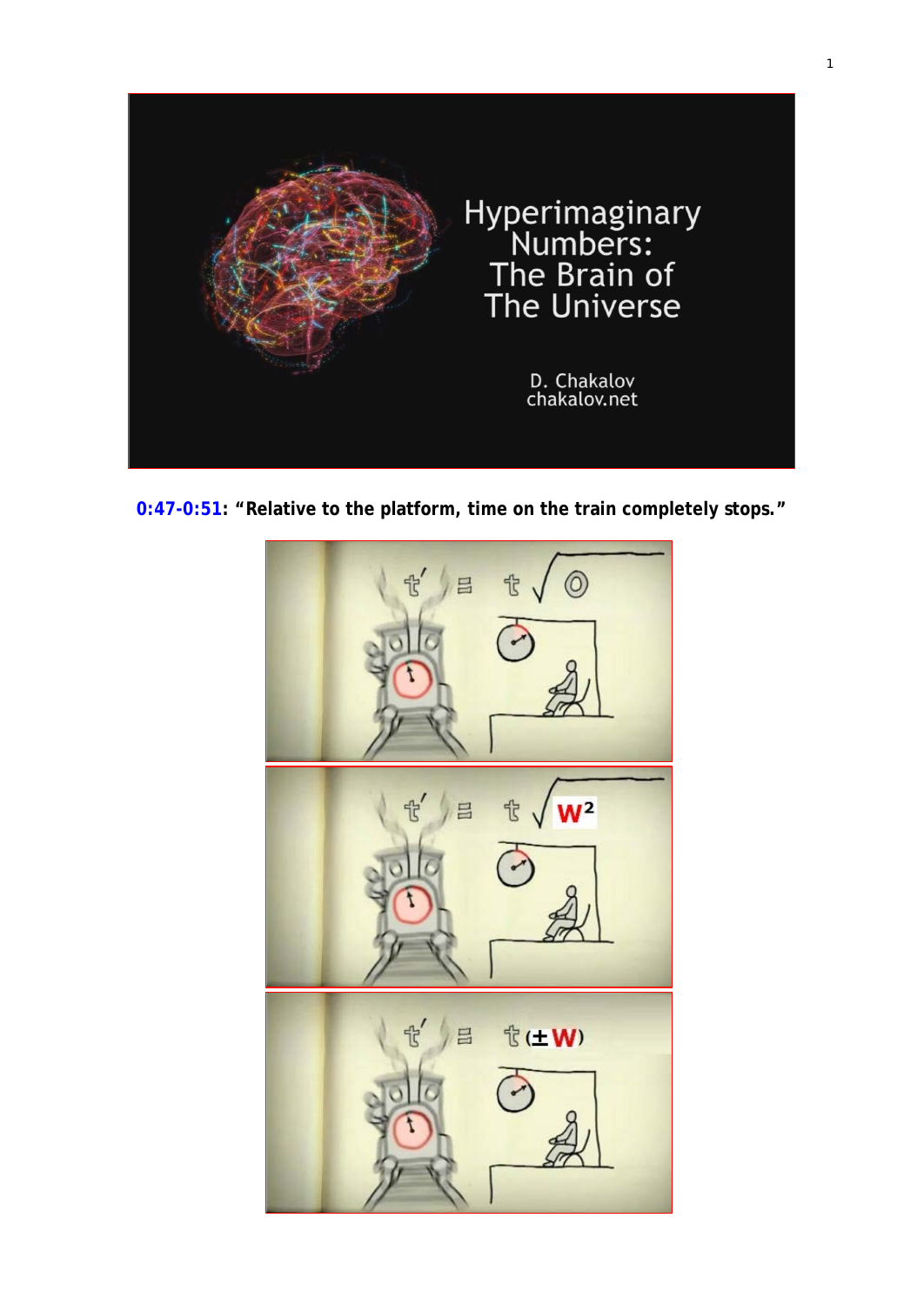We postulate that the *fabric* [of spacetime](http://www.god-does-not-play-dice.net/colorless.pdf) is made of 'meters of lighttravel time' [\(p. 3\)](#page-2-0), which are endowed with **elasticity** — they can *[deflate](http://www.god-does-not-play-dice.net/time.gif)* and *[inflate](https://en.wikipedia.org/wiki/Dark_energy#Inflationary_dark_energy)* [\(p. 5\)](#page-4-0). Namely, the spacetime has **elastic** rods-and-clocks "built into itself, even when matter and nongravitational fields are absent!" [\(MTW p. 396\)](http://www.god-does-not-play-dice.net/MTW_p396.jpg). But how come "absent"? On [5 May 1920,](https://mathshistory.st-andrews.ac.uk/Extras/Einstein_ether/) Albert Einstein explained the [ether](https://en.wikipedia.org/wiki/Lorentz_ether_theory#General_relativity) as follows: "But this ether may not be thought of as endowed with the quality characteristic of ponderable media, as consisting of parts which may be tracked through time. The idea of motion may not be applied to it." I will briefly introduce a new [theory of gravity](http://www.god-does-not-play-dice.net/news_tensor.pdf) based on the fundamental **elastic** *fabric* of spacetime: matter and fields become *gravitalized* by the [fifth force.](http://www.god-does-not-play-dice.net/talk.pdf) Details at [p. 6.](#page-5-0)

To explain the "intuitively clear" idea about 'time as read with a clock' [\(Wikipedia\)](https://en.wikipedia.org/wiki/Clock), we recall that it will be impossible to move from one spatial location to another without also "moving" in time. But we "move" in time even if we do not "consume" space (P. [Mainwood\)](https://www.quora.com/Minkowski-spacetime-says-that-while-stationary-we-always-move-at-the-speed-of-light-through-time-Relative-to-what-thing-are-we-moving-at-the-speed-of-light-against/answer/Paul-Mainwood/), as we (not [photons\)](https://simple.wikipedia.org/wiki/Photon#Properties) can always choose a reference frame at which we are [at rest.](https://en.wikipedia.org/wiki/Rest_frame) But what is the *rate* at which we 'move' in time? One second per second makes no sense. What if [time](http://www.god-does-not-play-dice.net/time-direction.jpg) is actually an *[imaginary](http://www.god-does-not-play-dice.net/Siegel.pdf)* variable [\(Arthur Eddington\)](http://www.god-does-not-play-dice.net/Eddington_1920.jpg)? Here is my "intuitively clear" idea about the *rate* of time.

<span id="page-1-1"></span>Suppose the speed of a runner (pictured [here\)](http://www.god-does-not-play-dice.net/runner.jpg) was exactly the speed of [light.](https://simple.wikipedia.org/wiki/Speed_of_light) His 'time as read with a clock' will "shrink" to *one single* point and will [stop.](#page-0-0) But if he was running at 99.5% the speed of light, his time will slow by a factor of ten. To quote [John D. Norton,](https://sites.pitt.edu/%7Ejdnorton/teaching/HPS_0410/chapters/Special_relativity_clocks_rods/index.html#sum_up) his clock will tick "once each twenty seconds instead of once each two seconds." How come at 99.5% the speed of light, the *rate* of time will slow by a factor of ten?

<span id="page-1-0"></span>Picture the 4D spacetime like a warehouse that always has some **finite** size [\(p. 9\)](#page-8-0), never zero nor infinite; read p. 25 and p. 39 in *[Can Geometry](http://www.god-does-not-play-dice.net/GR_textbook.pdf)  [Produce Work](http://www.god-does-not-play-dice.net/GR_textbook.pdf)*. Suppose also that the zipped section of the warehouse below is being dynamically *assembled* with a variable *rate* of time.



A smaller zipped interval assembled with lower speed is like a greater zipped interval assembled with greater speed. [Voila.](#page-4-0)

If the "speed" of *assembling* is 99.5% the speed of light, the *rate* of time will slow by a [factor of ten.](https://sites.pitt.edu/%7Ejdnorton/teaching/HPS_0410/chapters/Special_relativity_clocks_rods/index.html#sum_up) If the "speed" of *assembling* was infinite, the *rate* of time will slow by a factor of infinite. This is the [absolute luxonic](http://www.god-does-not-play-dice.net/p_31.jpg)  [Time,](http://www.god-does-not-play-dice.net/p_31.jpg) which requires new numbers called *[hyperimaginary numbers](#page-0-0)* (**W**).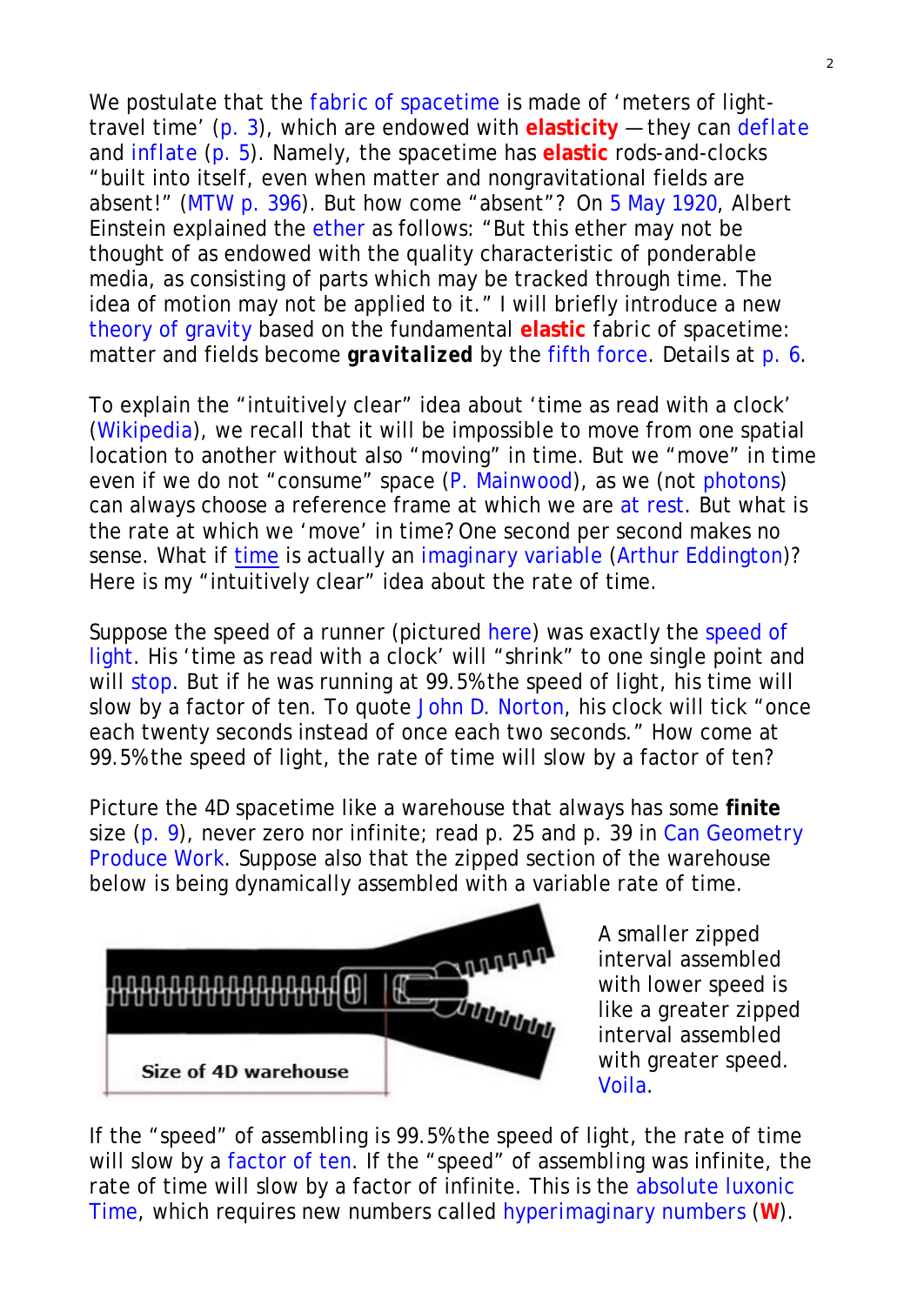To understand the *assembling* phenomenon, start with its [force:](http://www.god-does-not-play-dice.net/Force.jpg) read [talk.pdf.](http://www.god-does-not-play-dice.net/talk.pdf) Then move to the new relative-scale (**RS**) spacetime (p. 5 in [synopsis.pdf\)](http://www.god-does-not-play-dice.net/synopsis.pdf). The [origin of gravity](http://www.god-does-not-play-dice.net/wegtransformierbar.pdf) is the same global phenomenon that *assembles* the Small and the Large, only applied locally. Let me explain.

First, some prerequisites. The dynamics of spacetime *itself* is categorically rejected in GR textbooks: "nothing ever moves therein; nothing happens; nothing changes" [\(Robert Geroch\)](http://www.god-does-not-play-dice.net/Geroch_p3_p21.jpg). Physicists deeply believe we inhabit a "block universe" [\(G.F.R. Ellis\)](http://www.god-does-not-play-dice.net/Ellis_curved.jpg): the universe does *not* "fly" [\(J.A. Wheeler\)](http://www.god-does-not-play-dice.net/Fly.jpg). As the old saying goes, if you only have a hammer, you will see every problem as a nail. Of course, the dynamics of spacetime *itself* **cannot be** relational. If it were, the [aether](https://en.wikipedia.org/wiki/Lorentz_ether_theory#General_relativity) will be *physically* observable and the "speed" of light will become relational, and the [absolute luxonic Time](http://www.god-does-not-play-dice.net/p_31.jpg) will be exposed to *physical* observations. Another example of the dynamics of spacetime is from the metaphysical principles of [locality](https://en.wikipedia.org/wiki/Principle_of_locality) and [causality:](https://en.wikipedia.org/wiki/Causal_structure#Time-orientability) what is the *[primordial influencer](http://www.god-does-not-play-dice.net/Heraclitus.pdf)* called Time? If this phenomenon was *relational*, it must be executed by some "dark" *[physical](http://www.god-does-not-play-dice.net/dark_cord.jpg)* stuff. Bad idea.

<span id="page-2-0"></span>Can we suggest a *non-relational* dynamics of spacetime? Take for example the perpetual, hence dynamical, *calibration* of every clock in "meters of light-travel time" [\(E.F. Taylor and J.A. Wheeler\)](http://www.god-does-not-play-dice.net/Taylor_Wheeler.jpg). This ongoing calibration is simply a *non-relational* phenomenon exposing the dynamics of spacetime. I will use it to postulate that the 4D spacetime is being *assembled* [\(p. 2\)](#page-1-0) with a variable *rate*. To grasp the idea, here is a simple analogy.

<span id="page-2-1"></span>First, recall that if A, B, and C were [photons,](#page-8-1) they "will not have aged" [\(Wikipedia\)](https://en.wikipedia.org/wiki/Spacetime#Spacetime_interval): they will "live" in the [absolute luxonic Time](http://www.god-does-not-play-dice.net/p_31.jpg) of the *atemporal* **Platonic** world (p. 6 in *[The Arrow of Spacetime](http://www.god-does-not-play-dice.net/Heraclitus.pdf)*). Now, think of 'rate' as frames/ticks per second [\(FPS\)](https://en.wikipedia.org/wiki/Frame_rate), and imagine three cars, called Alice (A), Bob (B), and Carol (C). Let them travel, relative to the road at rest, with speed (S) denoted  $S_A$ ,  $S_B$ , and  $S_C$  over *the same* interval (D) from the zipped 4D spacetime [\(p. 2\)](#page-1-0), called '4D invariant spacetime interval' [\(Wikipedia\)](https://en.wikipedia.org/wiki/Spacetime#Spacetime_interval).

Now, if  $S_A = S_B = S_C$ , the three cars will "assemble" *the same* 4D interval D. But what if we *inflate* Carol's 4D interval denoted  $D_c$  and  $-$  at the same instant  $-$  *deflate* Bob's 4D interval denoted  $D_{\rm B}$ , relative to Alice's 4D interval D**A** ? Then Bob could *shrink* to the size of [protons](https://en.wikipedia.org/wiki/Proton) and [beyond,](https://simple.wikipedia.org/wiki/Planck_length) and at the same instant Carol could *inflate* to the size of galaxies and [beyond.](https://en.wikipedia.org/wiki/Galaxy#Larger-scale_structures)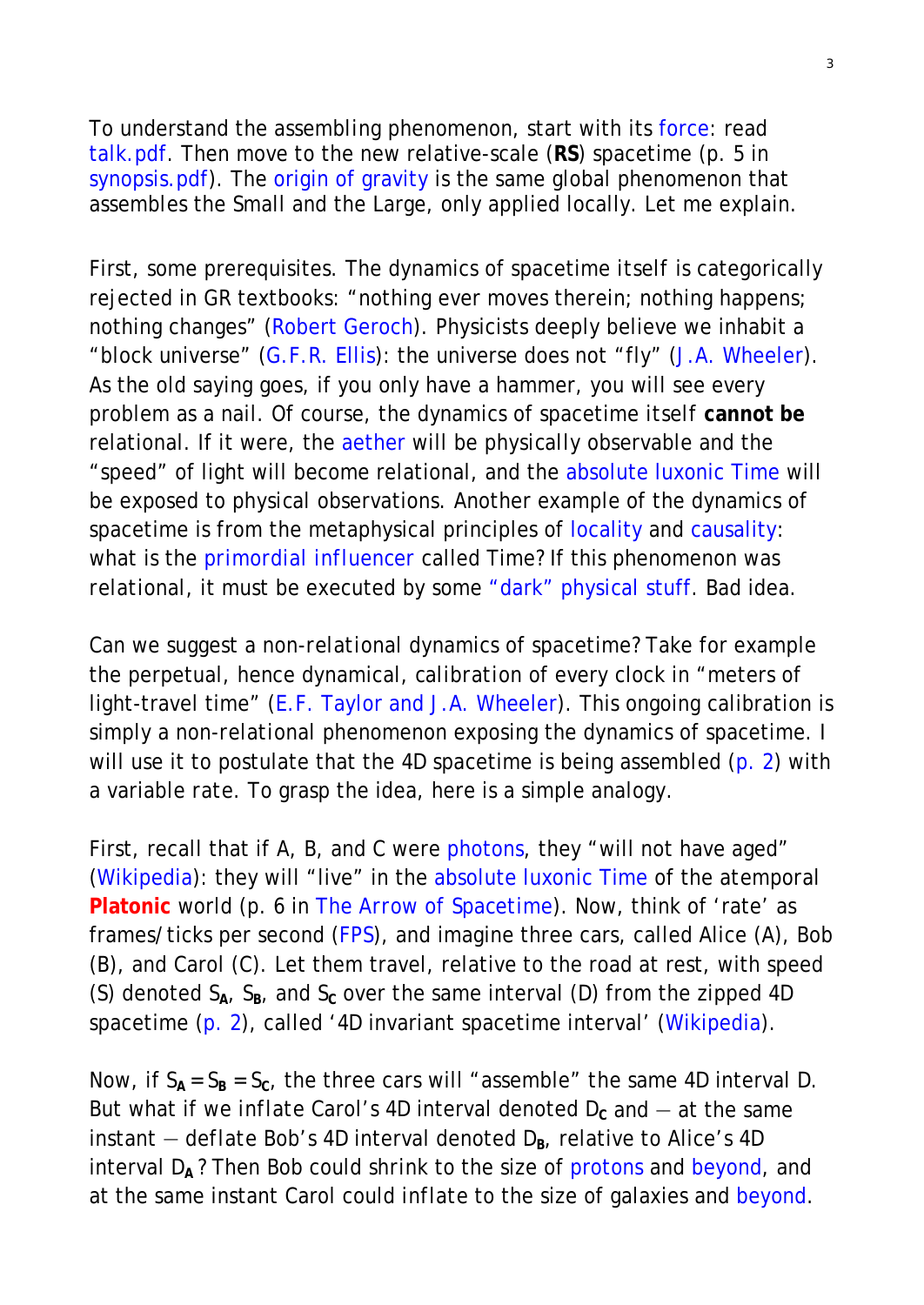<span id="page-3-0"></span>But we want to keep their 4D intervals 'the same', meaning  $D_B = D_A = D_C$ . How can we do that? By introducing variable *rates* of assembling the Small (Bob) and the Large (Carol), relative to the macroscopic world (Alice) at the length scale of tables and chairs. Namely, relative to Alice's *rate* of time, Carol's *rate* of time will be *inflated* and Bob's *rate* of time will be *deflated*, in such way that  $D_B = D_A = D_C$ . Relative to Alice (Sic!), Carol will "assemble" a *larger* 4D interval from the "warehouse" [\(p. 2\)](#page-1-0), whereas Bob will "assemble" a *smaller* 4D interval from the "warehouse". It will be like the car C (Carol) was traveling faster than the car A (Alice), and the car A (Alice) was traveling faster than the car B (Bob). To keep their "assembled" invariant 4D intervals 'the same'  $(D_B = D_A = D_C)$ , Carol's time will run/tick "faster" than Alice's, and the latter will run/tick "faster" than Bob's. If Carol's time could run/tick *infinitely* fast, Carol will "assemble" the entire finite "warehouse" [\(p. 2\)](#page-1-0) *instantaneously*, and her time will be "frozen". And if Bob's time could run/tick *infinitely* slow, Bob can "assemble" only one single spacetime point, and his time will be "frozen" as well. The two [asymptotic](https://en.wikipedia.org/wiki/Asymptotic_analysis) cases [\(p. 24\)](http://www.god-does-not-play-dice.net/p_24.jpg) are physically indistinguishable, and Carol and Bob will inhabit the global [luxonic Time](http://www.god-does-not-play-dice.net/p_31.jpg) of the *atemporal* **Platonic** world [\(p. 3\)](#page-2-1).

<span id="page-3-1"></span>

Thanks to the "speed" of light, we [cannot](https://en.wikipedia.org/wiki/Allegory_of_the_Cave#Imprisonment_in_the_cave) turn around and look at the *atemporal* **Platonic** world. The latter is interpreted as the common source of matter and psyche, after [Leibniz,](http://www.god-does-not-play-dice.net/Leibniz.jpg) and is placed in the **potential** future (denoted **P**, see Escher's [drawing](http://www.god-does-not-play-dice.net/Esher.jpg)  [hands\)](http://www.god-does-not-play-dice.net/Esher.jpg) in the [arrow of spacetime.](http://www.god-does-not-play-dice.net/Heraclitus.pdf)

Again, relative to Alice, Bob will be truly "small" and Carol will be truly "large". But the world of the Small is *indistinguishable* ― not identical ― to the world of the Large. This is **RS** spacetime in a nutshell. So, if Bob's size matches the **RS** size of [protons](https://en.wikipedia.org/wiki/Proton) and Carol's size matches the **RS** size of our [Milky Way,](https://en.wikipedia.org/wiki/Milky_Way) their **RS** invariant spacetime intervals will be *indistinguishable.* Relative to Alice's clock, Carol's clock can [tick](#page-2-1) "once each twenty seconds instead of once each two seconds" [\(p. 2\)](#page-1-1): the ['tick'](#page-2-1) will be **RS** inflated by factor of 10. And relative to Alice's clock, Bob's clock will be **RS** deflated and can, for example, [tick](#page-2-1) 10x per second, instead of once each second of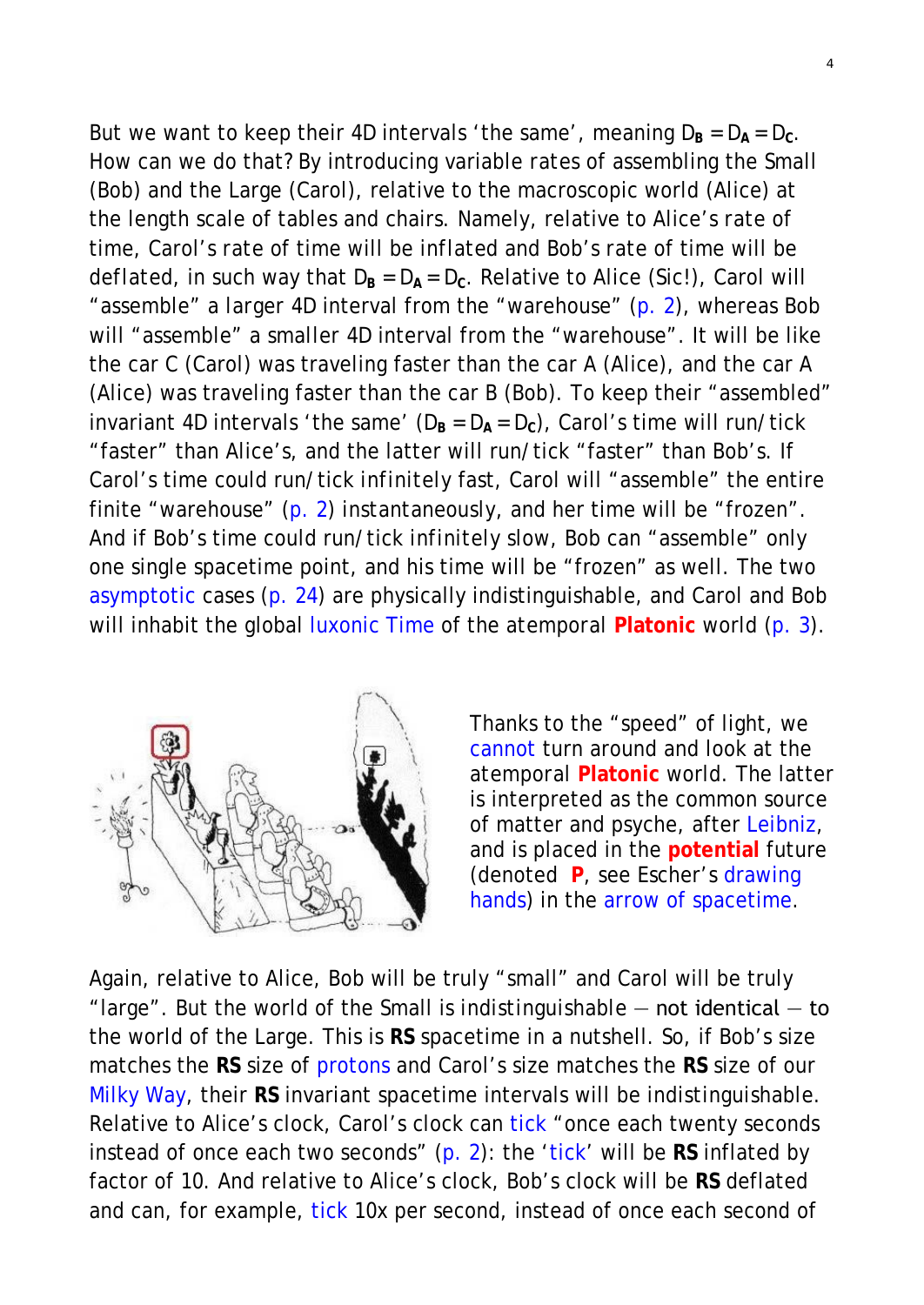Alice. In *their* **RS** reference frames, a proton and a galaxy are ['the same'](http://www.god-does-not-play-dice.net/Alice.jpg).

<span id="page-4-0"></span>**NB**: This is how [Nature](http://www.god-does-not-play-dice.net/talk.pdf) inflates and deflates the invariant "meters [of light](#page-2-0)[travel time"](#page-2-0) [\(Slide 3\)](http://www.god-does-not-play-dice.net/Slide_3_talk.jpg). It's all relative, as uncle Albert used to say. We can present the attractive gravity as deflated RS spacetime [locally,](http://www.god-does-not-play-dice.net/time.gif) and the [repulsive gravity](https://en.wikipedia.org/wiki/Reactionless_drive) as inflated RS spacetime [locally.](http://www.god-does-not-play-dice.net/gimbal.jpg) Forget ["dark energy"](http://www.god-does-not-play-dice.net/Brian.jpg).

<span id="page-4-1"></span>Those who reject my [theory of gravity](http://www.god-does-not-play-dice.net/news_tensor.pdf) as "too speculative" will be kindly invited to explain the [Earth tides](https://en.wikipedia.org/wiki/Earth_tide#Body_tide) with GR [\(MTW p. 467\)](http://www.god-does-not-play-dice.net/MTW_page_467.jpg).



If GWs transported energy, they will be *physical* waves; if GWs *cannot* transport energy, they will be some parapsychological ghosts. This is the dilemma in [GW parapsychology.](http://www.god-does-not-play-dice.net/T_V_S.jpg)

Because the [Christoffel symbols](http://www.god-does-not-play-dice.net/Bloomfield.jpg) cannot rotate the Earth *and* pull up↑ rocks. Only the [fifth force](http://www.god-does-not-play-dice.net/talk.pdf) can, in **RS** spacetime (p. **v** in *[The Physics of Life](http://www.god-does-not-play-dice.net/Intro.pdf)*).

Now we can suggest the *mutual penetration* (entanglement) of the Large and the Small. It begins from [Alice](#page-3-0) at macroscopic scale (watch [YouTube\)](https://www.youtube.com/watch?v=0fKBhvDjuy0) along two opposite **3D** ["directions"](http://www.god-does-not-play-dice.net/inversion.jpg) toward the Large and the Small.



This is the road to the theory of [gravitational rotation](http://www.god-does-not-play-dice.net/time-direction.jpg) and [quantum gravity.](http://www.god-does-not-play-dice.net/Slide_2_talk.jpg) As of today, however, [nobody is interested.](http://www.god-does-not-play-dice.net/Proposal.rar)

23 June 2022, 08:28 GMT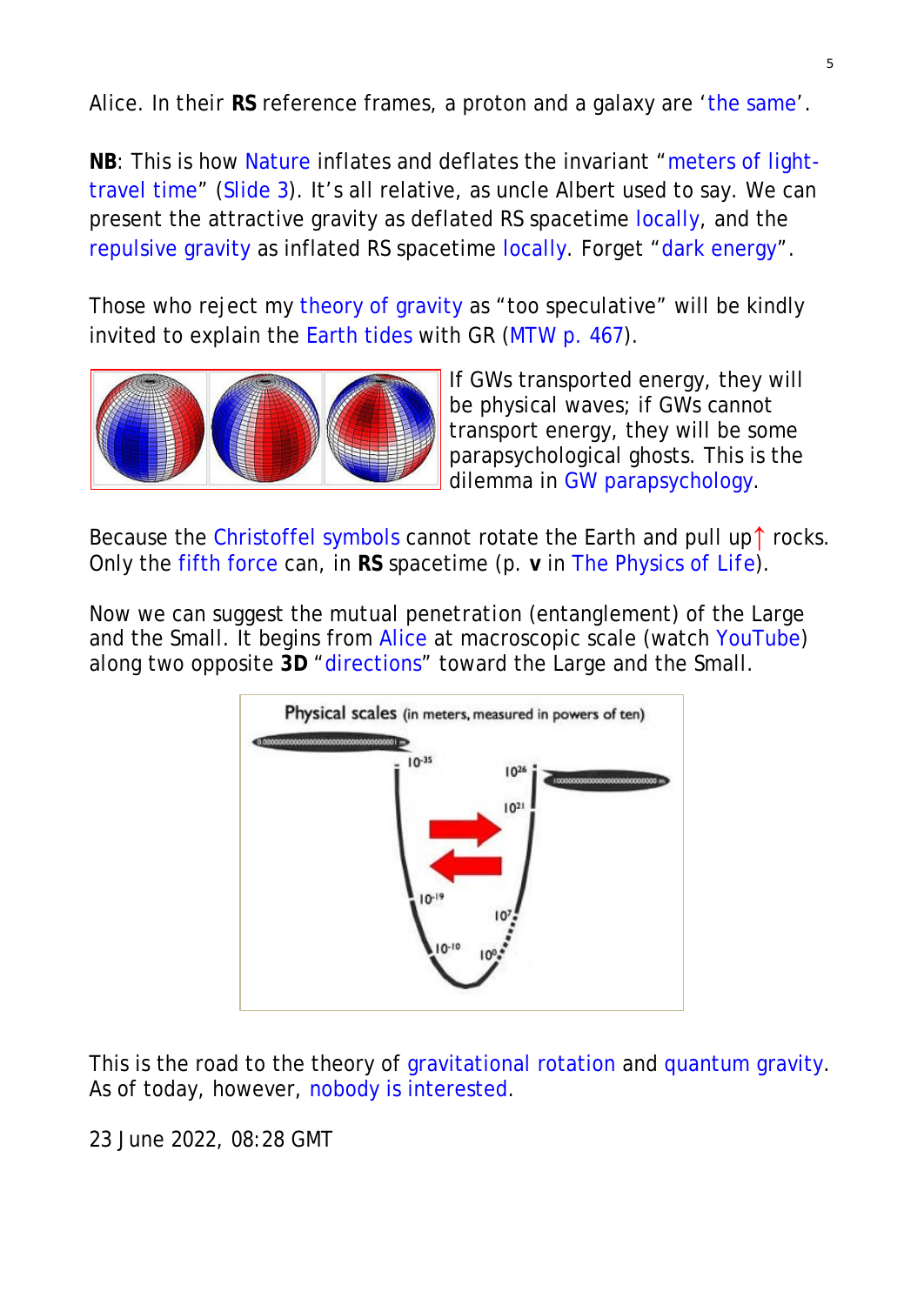

<span id="page-5-0"></span>**Q1**. Why do you postulate some "squared variable" to be "zero" [\(p. 1\)](#page-0-0)?

**A1**. The three types of invariant intervals, including the [null interval,](https://en.wikipedia.org/wiki/Spacetime#Spacetime_interval) are squared. Physically,  $|\mathbf{W}|^2 = 0$  (see the drawing at left, from [Slide 2\)](http://www.god-does-not-play-dice.net/Slide_2_talk.jpg).



The so-called *hyperimaginary numbers* denote [Macavity,](http://www.god-does-not-play-dice.net/Macavity.pdf) which, "when" squared, is **re**-**nullified**. To understand the meaning of 'when', read the thought experiment [here.](http://www.god-does-not-play-dice.net/p_31.jpg) Thus, the *atemporal* **Platonic** world [\(p. 4\)](#page-3-1) does exist, but "before" light, just like [Macavity.](http://www.god-does-not-play-dice.net/Macavity.pdf) Namely, "during" every consecutive 4D instant 'here and now' [\(Slide 1\)](http://www.god-does-not-play-dice.net/Slide_1_talk.jpg), the *atemporal* **Platonic** world has been "already" **re**-**nullified**, hence the **finite** and "zipped" 4D spacetime [\(p. 2\)](#page-1-0) is "already" **re**-assembled. An example of "already" **re**-assembled cases is [here.](http://www.god-does-not-play-dice.net/p_12.jpg)

The term (**±W**) on [p. 1](#page-0-0) stands for the "collapsed" **Platonic** world [\(p. 4\)](#page-3-1), which decays to *imaginary* numbers, and **nothing else**. Which is why [time](http://www.god-does-not-play-dice.net/time-direction.jpg) is an *[imaginary](http://www.god-does-not-play-dice.net/Siegel.pdf)* variable [\(Arthur Eddington\)](http://www.god-does-not-play-dice.net/Eddington_1920.jpg). To understand the [bundle](https://en.m.wikipedia.org/wiki/Tangential_and_normal_components) of normal and tangential directions "along" null intervals (p. 21 in [BCCP\)](http://www.god-does-not-play-dice.net/BCCP.pdf), read the explanation at [this http URL.](http://www.god-does-not-play-dice.net/null_surfaces.jpg) In other words, **W** and **Ti** , shown in the drawing at left, are *physically* indistinguishable. They pertain to the Platonic **matrix**: read p. 7 in *[The Fifth Force](http://www.god-does-not-play-dice.net/video.pdf)*.

Notice the [asymptotes](https://socratic.org/answers/112684)  $(x = 0)$  and  $(y = 0)$  in [Slide 3,](http://www.god-does-not-play-dice.net/Slide_3_talk.jpg) and imagine a [gimbal](http://www.god-does-not-play-dice.net/gimbal.jpg) flying in RS spacetime with RS speed 1m/s and  $\Omega$  = 10<sup>3</sup>. We [\(Alice\)](http://www.god-does-not-play-dice.net/Slide_3_talk.jpg) will be shocked by its flying dynamics: in *our* RS frame of  $\Omega$  = 1, it will be flying with 10**<sup>3</sup>** m/s, but in gimbal's RS frame the speed is 1m/s. It's all relative.

Again, the [gimbal](http://www.god-does-not-play-dice.net/gimbal.jpg) is not flying with some mythical ["dark energy"](http://www.god-does-not-play-dice.net/Brian.jpg) but with the [fifth force,](http://www.god-does-not-play-dice.net/video.pdf) after moving from the RS frame of Alice to that of Carol. Explanation on [23 June 2022.](http://www.god-does-not-play-dice.net/talk.pdf) The video (p. 11 in *[The Arrow of Spacetime](http://www.god-does-not-play-dice.net/Heraclitus.pdf)*) will be available only upon request, until Christmas 2022. To receive the link to Vimeo, follow strictly the requirements (1)-(2)-(3) at p. 5 (last) in [explanation.pdf.](http://www.god-does-not-play-dice.net/explanation.pdf)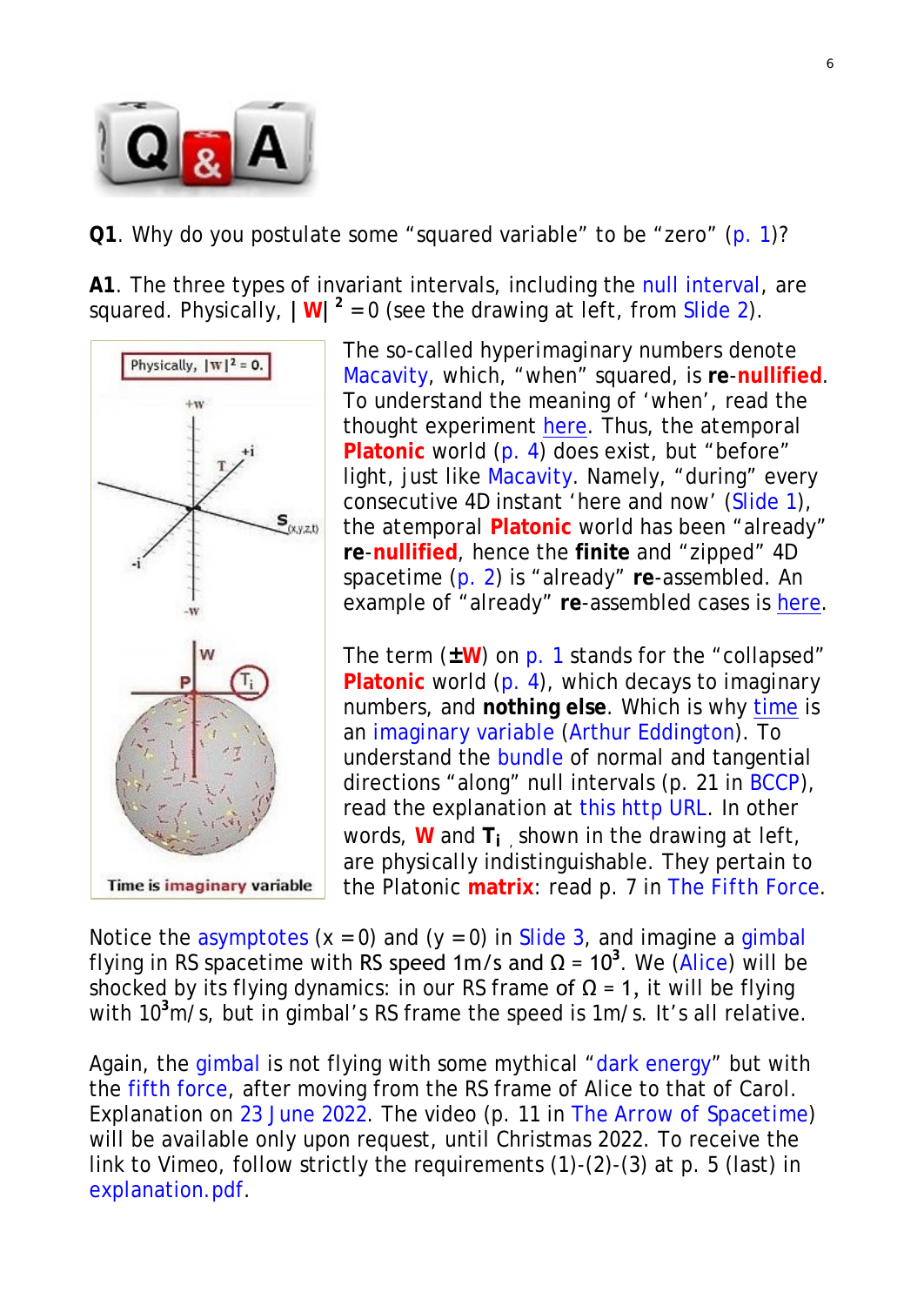#### <span id="page-6-0"></span>**Q2**. What's the purpose of [this exercise?](http://chakalov.net/#Vimeo)

**A2**. First, we need [spacetime engineering](http://www.god-does-not-play-dice.net/p_9.jpg) to combat the [climate crisis.](http://www.god-does-not-play-dice.net/Proposal.rar) And secondly, we must rebuke [GW parapsychology:](http://www.god-does-not-play-dice.net/kip_slide_5.jpg) read [p. 5.](#page-4-1) Recall GW150914 from 14 September 2015. It was called "by far the most powerful explosion humans have ever detected except for the big bang" [\(Kip Thorne\)](https://www.science.org/content/article/gravitational-waves-einstein-s-ripples-spacetime-spotted-first-time), only it was *totally* silent, because "a vacuum BBH merger does not produce any EM or particle emission *whatsoever*" (p. 9 in [arXiv:1602.08492v4\)](https://arxiv.org/abs/1602.08492v4). Moreover, despite the well-known fact that we know *nothing* about the wave pattern of *very* [strong GWs](http://www.god-does-not-play-dice.net/Maggiore_p32.jpg) at the vicinity of "the most powerful explosion humans have ever detected", Kip Thorne and his LIGO collaborators claim that the same *totally unknown* GW pattern was **absolutely** *not* (Sic!) altered due to [non-linear interactions](http://www.god-does-not-play-dice.net/MTW_p_968.jpg) of strong GWs with matter and fields in the cosmos for over one billion years (it should be *many more* years, read B. [Schutz\)](http://www.god-does-not-play-dice.net/Schutz_flat.jpg), before being "detected" on 14 September 2015. Why? Because LIGO can "detect" only *linear* GWs. **Fact**.

Are we so stupid and gullible? The *linearized* [approximation](http://www.god-does-not-play-dice.net/Jose.jpg) of gravity is for the birds. Let me quote [Hermann Weyl](http://www.god-does-not-play-dice.net/Weyl_1944.pdf) from 1944, in How Far Can One Get With a Linear Field Theory of Gravitation in Flat Space-Time? *American Journal of Mathematics*, **66**(4) 591-604 (1944): "At its present stage our theory (L) accounts for the force which an electromagnetic field exerts upon matter, but the gravitational field remains a **powerless shadow**. From the standpoint of Einstein's theory this is as it should be, because the gravitational force arises only when one continues the approximation *beyond* (Sic! – D.C.) the linear stage. We pointed out above that no remedy for this defect may be found in a [gauge invariant gravitational energy](https://arxiv.org/abs/0908.3322v3)[momentum tensor.](https://arxiv.org/abs/0908.3322v3)" You can't argue with Hermann Weyl. Read more about the delusional ridiculous idiotic pathetic "theory" of LIGO [here](http://www.god-does-not-play-dice.net/kip_slide_5.jpg) and [here.](http://www.god-does-not-play-dice.net/T_V_S.jpg)

I raised my voice on [19 February 2003](http://www.god-does-not-play-dice.net/Nature.html#19_Feb) and explained the problems of LIGO on [17 July 2005.](http://www.god-does-not-play-dice.net/physics-0507133.htm) It was immediately deleted by the talebans at arXiv.org. The genuine *non-linear* gravitational radiation always *transports* its **source** (p. 6 in *[The Fifth Force](http://www.god-does-not-play-dice.net/talk.pdf)*) and will rebuke the mythical ["GW 170817"](http://www.god-does-not-play-dice.net/T_V_S.jpg): the "*intangible* energy of the gravitational field" [\(Hermann Bondi\)](http://www.god-does-not-play-dice.net/Bondi_p249.jpg) is converted into detectable [EM energy](https://en.wikipedia.org/wiki/Gamma-ray_burst#Short_gamma-ray_bursts) emitted from [NGC 4993.](https://en.wikipedia.org/wiki/NGC_4993#Dark_matter_content) Even a gentle human thought [\(p. 3\)](http://www.god-does-not-play-dice.net/p_3.jpg) requires "tangible" energy to transport its [neural sources.](https://en.wikipedia.org/wiki/Neural_correlates_of_consciousness) This is how the **[fifth force](http://www.god-does-not-play-dice.net/talk.pdf)** operates in the **4D** "brain" of the Universe.

<span id="page-6-1"></span>**NB**: Who will find the courage to say that the [Emperor](https://www.nobelprize.org/prizes/physics/2017/press-release/) has no clothes?

Cut the crap and move to [quantum gravity](http://www.god-does-not-play-dice.net/non_conservation.jpg) [\(MTW p. 467\)](http://www.god-does-not-play-dice.net/MTW_page_467.jpg). Thanks to the *intangible* energy [\(Hermann Bondi\)](http://www.god-does-not-play-dice.net/Bondi_p249.jpg) of the "brain" of the Universe, gravity "is not a natural force" [\(Zhaoyan Wu\)](http://www.god-does-not-play-dice.net/Wu.jpg) and the [complex quantum waves](https://en.wikipedia.org/wiki/Wave_function) do *not* possess "tangible" energy. Their *intangible* energy is not localizable.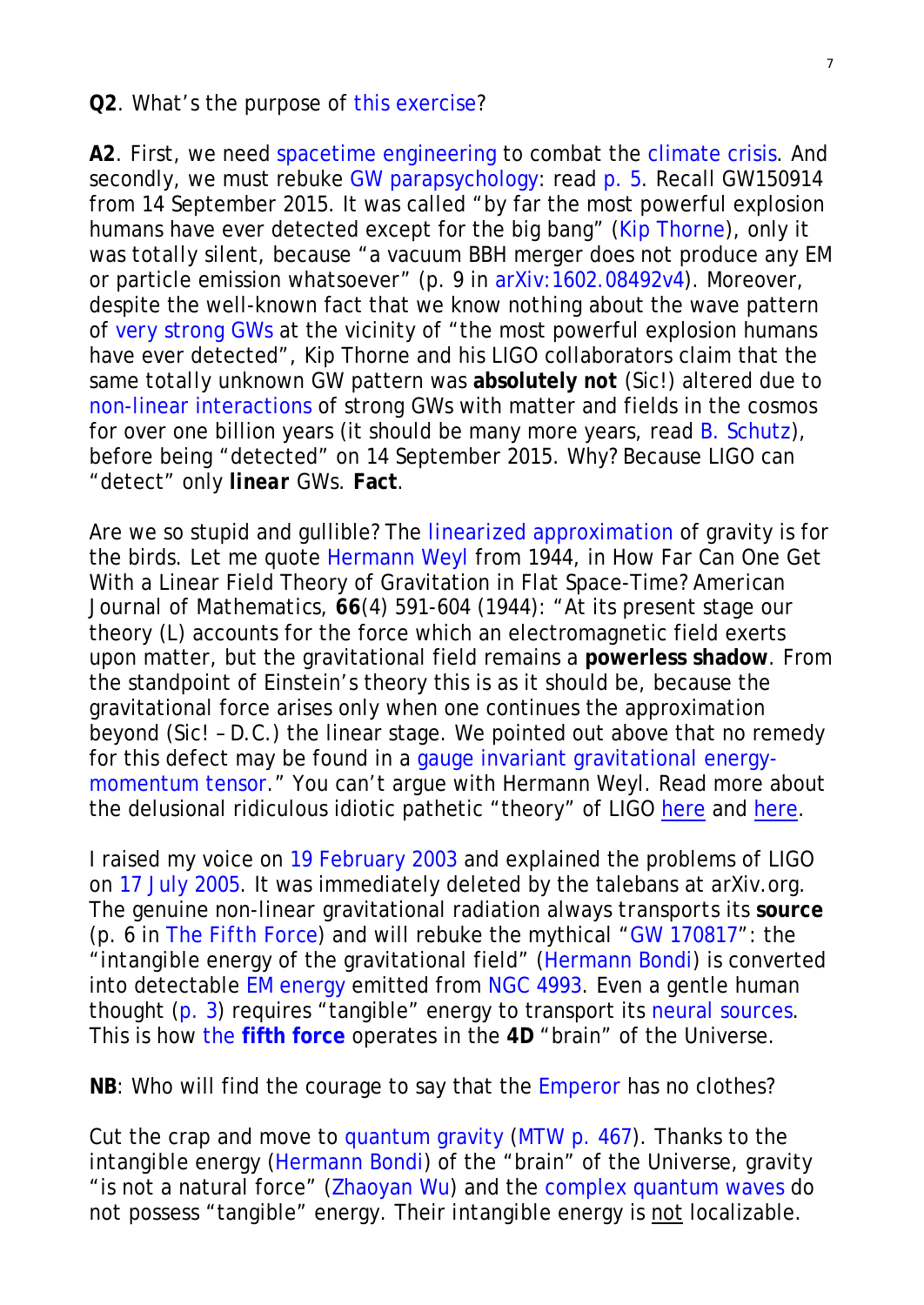Hence it cannot be "carried" in 4D spacetime from point A to point B. It (not ["He"](https://quran.com/3/29)) belongs to the **Platonic** quantum-gravitational world, which is "located" *everywhere* [at once.](http://www.god-does-not-play-dice.net/inertia.jpg) It simply *emerges* in the form of detectable *physicalized* energy, e.g., as photons at the instant we turn on the light. Physically, they were **non-existent** in the quantum vacuum [\(Peter Milonni\)](http://www.god-does-not-play-dice.net/Milonni.jpg) "before" they *emerged* as light [\(Slide 9\)](http://www.god-does-not-play-dice.net/Slide_9.jpg). Recall Macavity at p. 6 [above.](#page-5-0)

All this is widely known for decades. As Albert Einstein put it: "I want to know God's thoughts; the rest are details". We only need [Mathematics.](https://www.quora.com/Einstein-created-tensor-calculus-to-represent-General-and-Special-relativity-How-likely-does-it-seem-that-a-unified-theory-of-everything-will-require-new-form-of-mathematics-and-will-it-be-another-branch-of-Calculus/answer/Dimi-Chakalov)

<span id="page-7-0"></span>The latest feedback hit me ten years ago from [Maurice de Gosson](https://homepage.univie.ac.at/maurice.de.gosson/index.htm) at the University of Vienna: "Buzz off, idiot!" (Mon, 21 May 2012 18:47:46 +0200).

## **Post Scriptum**

The subtle suggestion by [Maurice de Gosson,](#page-7-0) prompted by my 2008 theory of two *modes* of spacetime [\(p.](http://www.god-does-not-play-dice.net/two_modes.jpg) **6** in *[Notes on Spacetime Engineering](http://www.god-does-not-play-dice.net/SE.pdf)*), was of course duly ignored. On June  $8<sup>th</sup>$  this year, I informed many physicists and mathematicians about the experimental verification of [the fifth force.](http://www.god-does-not-play-dice.net/talk.pdf) Very briefly, the theory of two *modes* of spacetime predicts that the rice in the jar below can ["tunnel"](https://vimeo.com/663803238) into the empty jar at right, nice'n easy.



This is brain-controlled quantum tunneling (BCQT). Not Chinese ["magic"](http://www.god-does-not-play-dice.net/Translocation.mp4). Read about the ['gimbal'](http://www.god-does-not-play-dice.net/gimbal.jpg) at p. 19 in *[Notes on Spacetime Engineering](http://www.god-does-not-play-dice.net/SE.pdf)*. But there is no physical theory, which can explain how quantum effects, such as [quantum tunneling,](https://en.wikipedia.org/wiki/Quantum_tunnelling#Introduction_to_the_concept) can be "elevated" at macroscopic length scale. The first step is to conduct BCQT at some [renowned technical lab](http://www.god-does-not-play-dice.net/labs.pdf) under tightly controlled conditions. Don't expect from me to show it in some [cafeteria.](https://vimeo.com/663803238)

Suppose, for the sake of argument, that I fly over the River Thames in London. Many of the tourists there will be fascinated (tourists *love* [free](http://www.god-does-not-play-dice.net/Steve_Freyne.jpg)  [entertainment\)](http://www.god-does-not-play-dice.net/Steve_Freyne.jpg), but will the [theoretical physicists](http://www.god-does-not-play-dice.net/sampler.jpg) become at least slightly curious about [spacetime topology](http://www.god-does-not-play-dice.net/talk.pdf) and the [origin of gravity?](#page-6-0) When [pigs fly.](https://en.wikipedia.org/wiki/When_pigs_fly)

Read pp. 8-16 in *[The Fifth Force](http://www.god-does-not-play-dice.net/talk.pdf)* and the "sampler" [here](http://www.god-does-not-play-dice.net/sampler.jpg) (p. [10\)](#page-9-0). Mater and fields *cannot* generate any "smooth timelike [vector field"](http://www.god-does-not-play-dice.net/sampler.jpg) viz. consecutive "different time surfaces" [\(G.F.R. Ellis\)](http://www.god-does-not-play-dice.net/Ellis_curved.jpg). Time is missing in GR [\(C. Rovelli\)](http://www.god-does-not-play-dice.net/Rovelli_p84.jpg).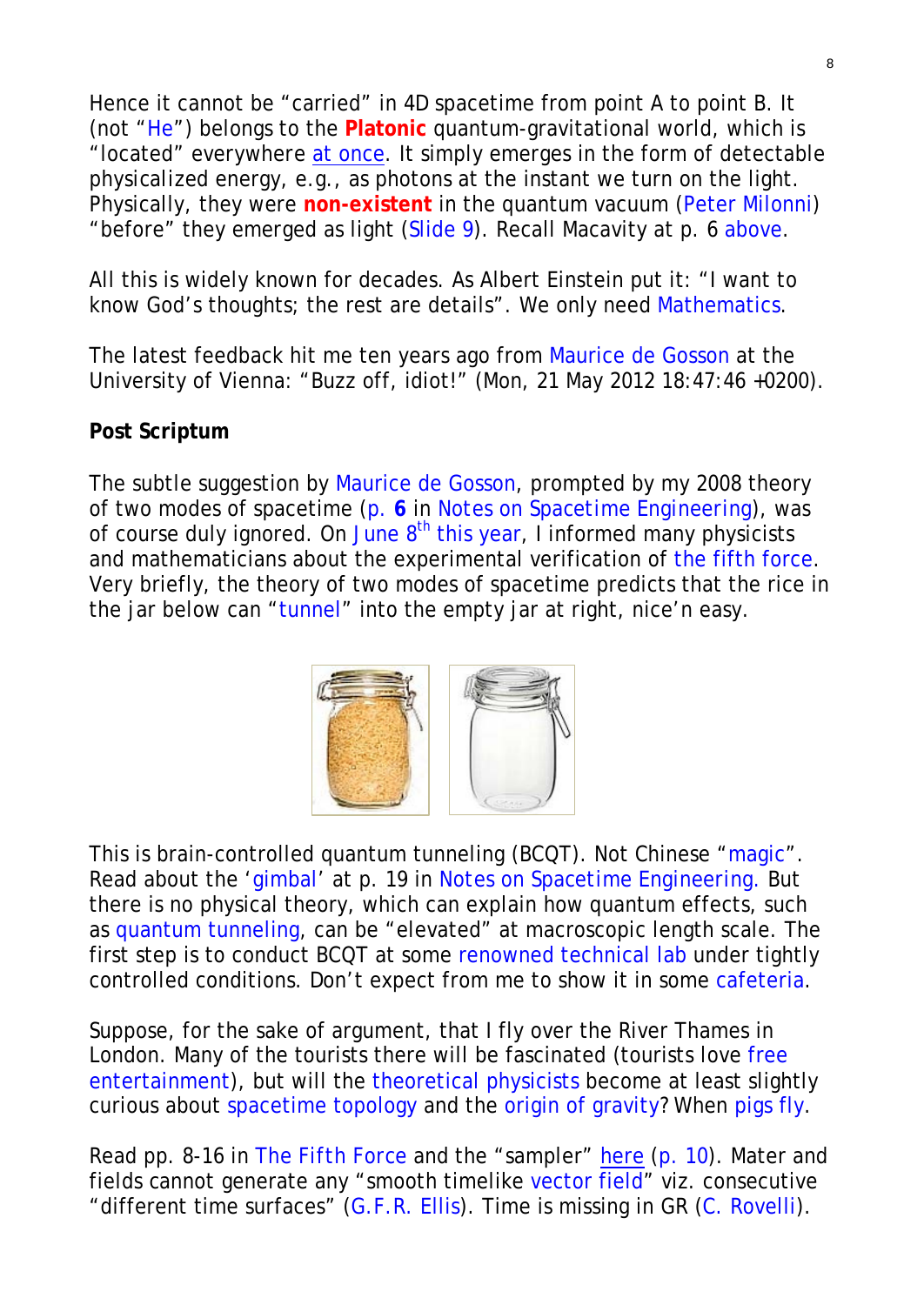<span id="page-8-1"></span>Yet all objects with non-zero positive [rest energy](https://en.wikipedia.org/wiki/Invariant_mass#Rest_energy) always experience the local (physical) *mode* of spacetime [\(p.](http://www.god-does-not-play-dice.net/two_modes.jpg) **6**), while at *the same instant* all photons live in the global [\(Platonic\)](#page-3-1) *mode* of spacetime (*[ibid](http://www.god-does-not-play-dice.net/two_modes.jpg)*.), which is why they "will not have aged" [\(p.](#page-2-1) **3**). The **[fifth force](http://www.god-does-not-play-dice.net/talk.pdf)** doesn't have age either, as it springs from the [Unmoved Mover.](http://www.god-does-not-play-dice.net/Heraclitus.pdf) To understand how the fifth force makes your [brain](http://www.god-does-not-play-dice.net/photo_2.jpg) **self-acting**, try the experiment [here.](http://www.god-does-not-play-dice.net/p_3.jpg) Simple, no?

<span id="page-8-0"></span>The two *modes* [of spacetime](http://www.god-does-not-play-dice.net/two_modes.jpg) can explain the "zipped warehouse" [\(p. 2\)](#page-1-0) as well. Fig. A below depicts the story about [actual/absolute infinity:](https://en.wikipedia.org/wiki/Absolute_Infinite) a crowd of infinitely many mathematicians enters a pub. The first one orders a pint, the second one a half pint, the third one a quarter pint... "I understand", says the bartender — and pours two pints.





Fig. B. Read [p. 24](http://www.god-does-not-play-dice.net/p_24.jpg) in *[Notes on Spacetime Engineering.](http://www.god-does-not-play-dice.net/SE.pdf)*

Fig. B, on the other hand, shows the idea of 'the entire spacetime *en bloc*', as "seen" from the global [\(Platonic\)](#page-3-1) *mode* of spacetime [\(p.](http://www.god-does-not-play-dice.net/two_modes.jpg) **6**). Notice that Fig. B includes *absolutely all* (Sic!) points from the horizontal **black** line. Also, *any* point from **black** line is '**equally away**' from the **red** edge/cutoff located at future/past null infinity  $(p. 24)$  $(p. 24)$ , which is why the local (physical) *mode* of spacetime is truly **infinite**. Yet 'the entire spacetime *en bloc*' has always *finite* size in the global mode, like the "zipped warehouse" [\(p. 2\)](#page-1-0). The two pint beer and its two cutoffs in Fig. A belong to the *local* mode, governed exclusively by *[potential](https://math.vanderbilt.edu/schectex/courses/thereals/potential.html)* infinity: recall [Thomson's lamp paradox.](https://en.wikipedia.org/wiki/Thomson%27s_lamp) We can of course find an exact [two pint beer], because the latter belongs *also* to the ambient pub (Fig. A). In the local (physical) mode of spacetime, *nothing*, not even a human thought, could reach "the edge of space-time" [\(S.W. Hawking and G.F.R. Ellis\)](http://www.god-does-not-play-dice.net/Hawking_Ellis.jpg) and ultimately stop there. This is the true Finite Infinity (FI). Not the one suggested by [G.F.R. Ellis.](http://www.god-does-not-play-dice.net/FI.pdf) More at [pp. 7-8.](#page-6-1)

Again, it will be impossible for any system in the local (physical) *mode* of spacetime to reach the Platonic Universe as ONE [\(p. 4\)](#page-3-1) and stop there. Read the *metric paradox* by Yakov Zeldovich on p. 7 in *[The Fifth Force](http://www.god-does-not-play-dice.net/talk.pdf)*. The Platonic Universe (not ["He"](https://quran.com/3/29)) happily lives in the **global mode** of spacetime, *both* infinitely close *and* infinitely away from us, ever since the Beginning. Once created [\(John 1:1;](http://biblehub.com/john/1-1.htm) [1 John 4:8\)](http://biblehub.com/1_john/4-8.htm), the Universe is *already* eternal. Amen.